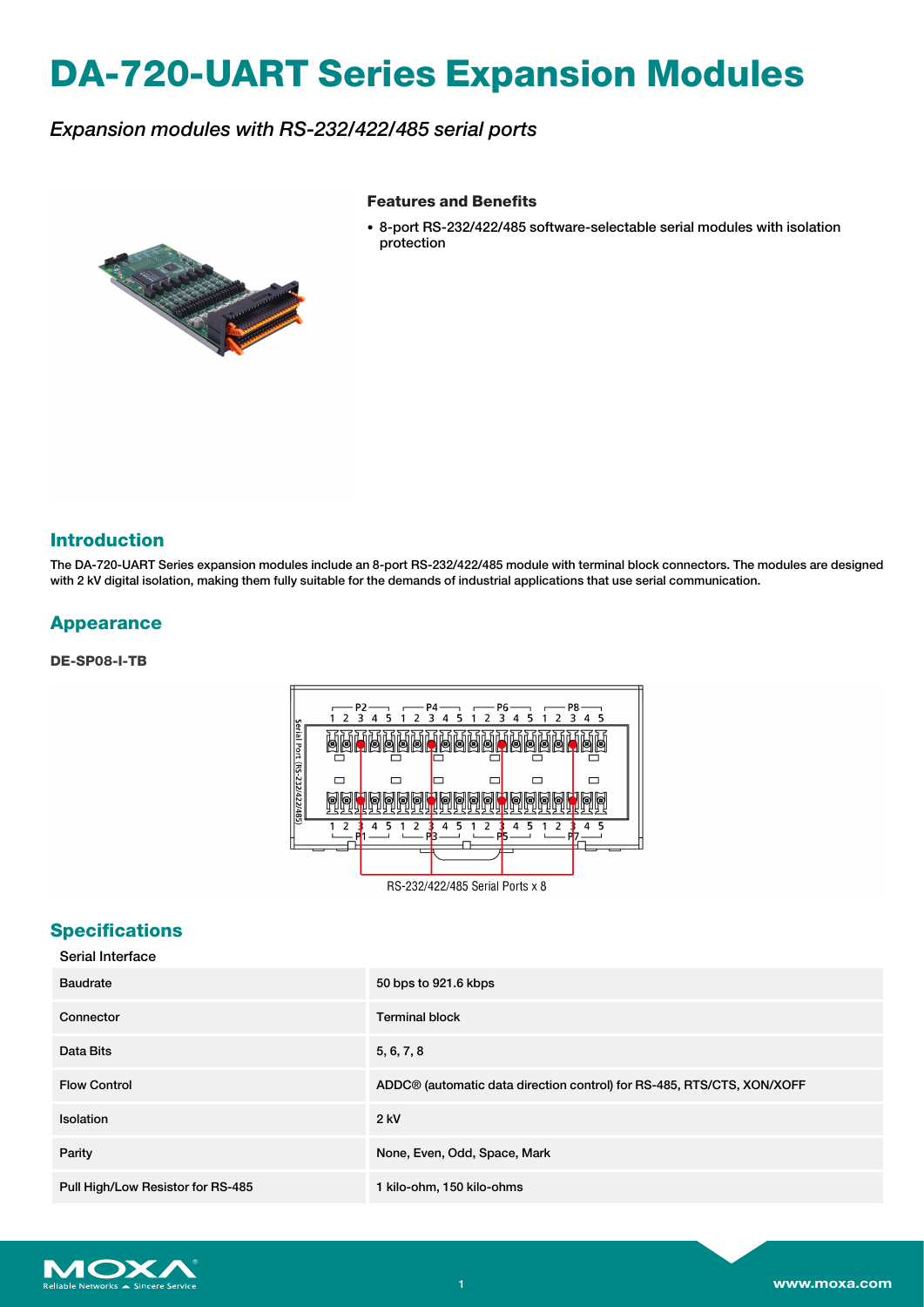| <b>Serial Standards</b>         | RS-232/422/485                          |
|---------------------------------|-----------------------------------------|
| <b>Stop Bits</b>                | 1, 1.5, 2                               |
| Surge                           | $2$ kV                                  |
| Terminator for RS-485           | 120 ohms                                |
| <b>Serial Signals</b>           |                                         |
| <b>RS-422</b>                   | Tx+, Tx-, Rx+, Rx-, GND                 |
| RS-485-2w                       | Data+, Data-, GND                       |
| RS-485-4w                       | Tx+, Tx-, Rx+, Rx-, GND                 |
| <b>RS-232</b>                   | TxD, RxD, RTS, CTS, GND                 |
| <b>Physical Characteristics</b> |                                         |
| Dimensions (without ears)       | 213.31 x 95 mm (8.398 x 3.74 in)        |
| Weight                          | 395 g (0.87 lb)                         |
| <b>Environmental Limits</b>     |                                         |
| <b>Operating Temperature</b>    | -25 to 55°C (-13 to 131°F)              |
| <b>Declaration</b>              |                                         |
| <b>Green Product</b>            | RoHS, CRoHS, WEEE                       |
| <b>MTBF</b>                     |                                         |
| Time                            | 463,644 hrs                             |
| <b>Standards</b>                | Telcordia (Bellcore), GB                |
| Warranty                        |                                         |
| <b>Warranty Period</b>          | 3 years                                 |
| Details                         | See www.moxa.com/warranty               |
| <b>Package Contents</b>         |                                         |
| Device                          | 1 x DA-720-UART Series expansion module |
| Documentation                   | 1 x warranty card                       |